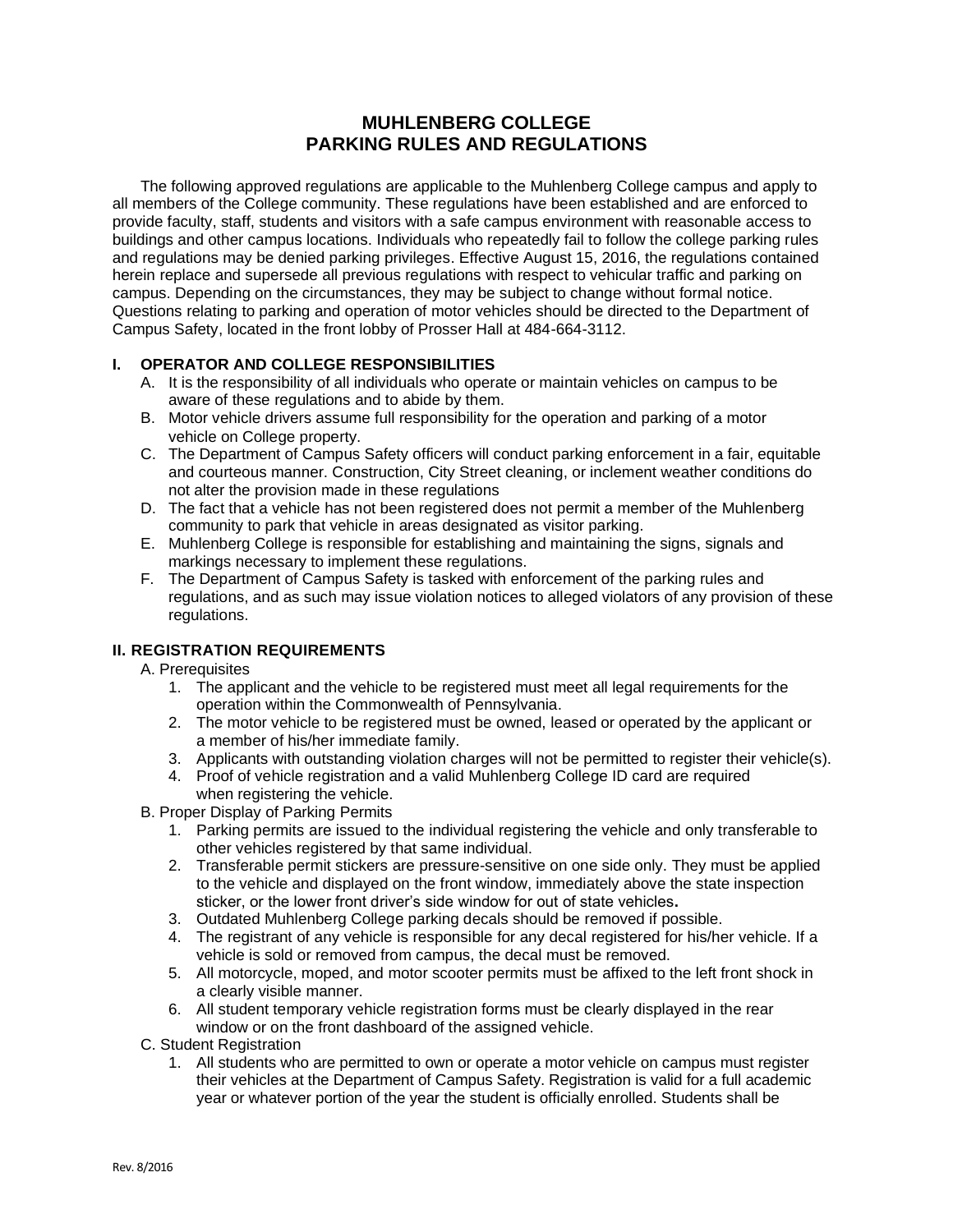responsible for compliance with all College traffic regulations. Changes of vehicles or vehicle registration numbers must be reported to the Department of Campus Safety. Any questions regarding registration should be directed to the Department of Campus Safety at 484-664- 3112.

- 2. Every student who owns or operates a motor vehicle in Allentown during the year must pay a vehicle registration fee of \$50. This fee covers any vehicle per individual student that may require a parking registration throughout the year. Any vehicle that requires a state license must display a valid parking permit for the current academic year.
- 3. Any student, including first year students with permission from the Dean of Students Office, may temporarily register a vehicle for a one-week period. Two of these permits are allowed each semester. Temporary registrants must park in student parking areas. There is a \$50 vehicle registration fee for temporary registration as described above. First year students must follow the procedure outlined in section VII of this policy.
- 4. LVAIC students may register their vehicle with us if the following is met:
	- a. Students must be registered in a Muhlenberg College course.
	- b. Students must fill out registration form.

Once these requirements are met, they will be issued a student parking decal at a cost of \$10.00.

D. Faculty and Staff Registration

- 1. Faculty and staff are entitled to a parking permit for the appropriate employee lot to which they are assigned.
- 2. Transferable permit stickers are pressure-sensitive on one side only. They must be applied to the vehicle and displayed on the front window, immediately above the state inspection sticker, or the lower front driver's side window for out of state vehicles**.**
- 3. The permit is the property of the College and must be returned upon separation from the institution.
- 4. Faculty and Staff are responsible for keeping vehicle information current within the parking registration system.

#### **III. PARKING PERMITS AND LOT ASSIGNMENTS**

Parking permits, numbered and identified by specific color codes, correspond to specific parking areas and are valid only for those locations.

#### **Faculty and Staff parking areas are designated by yellow lined parking spaces, while student parking areas are designated by white lined parking spaces**.

While every effort is made to provide sufficient parking spaces, the purchase and display of a parking permit does not guarantee available space in your assigned lot at any given time. Campus Safety Officers conduct frequent patrols of parking areas. However, the College cannot assume any responsibility for vehicle damage, theft or theft from a vehicle while parked on College property or on a city street. In consideration of the College's neighbors, student, faculty and staff street parking should be confined to the campus side of the street. Parking regulations on the city streets are strictly enforced by Allentown Parking Authority. Parking on city streets on the east side of campus are restricted for street sweeping year-round. It is suggested that you read the specific parking signs in those areas. Also, Chew Street is a "SNOW EMERGENCY STREET;" if a snow emergency is declared ALL vehicles parked on the street must be moved.

*The following parking regulations will be enforced during the entire year.*

## **A. Student Parking Permits**

The current academic student permit (permit color will change each year) allows those vehicles properly displaying the parking permit to park in student designated parking lots. The student designated parking lots are as follows:

- 1. 26th and Chew Street Parking lot (by Robertson Hall)
- 2. Parking lot in front of Benfer Hall
- 3. South side of lot to the rear of the Center for the Arts building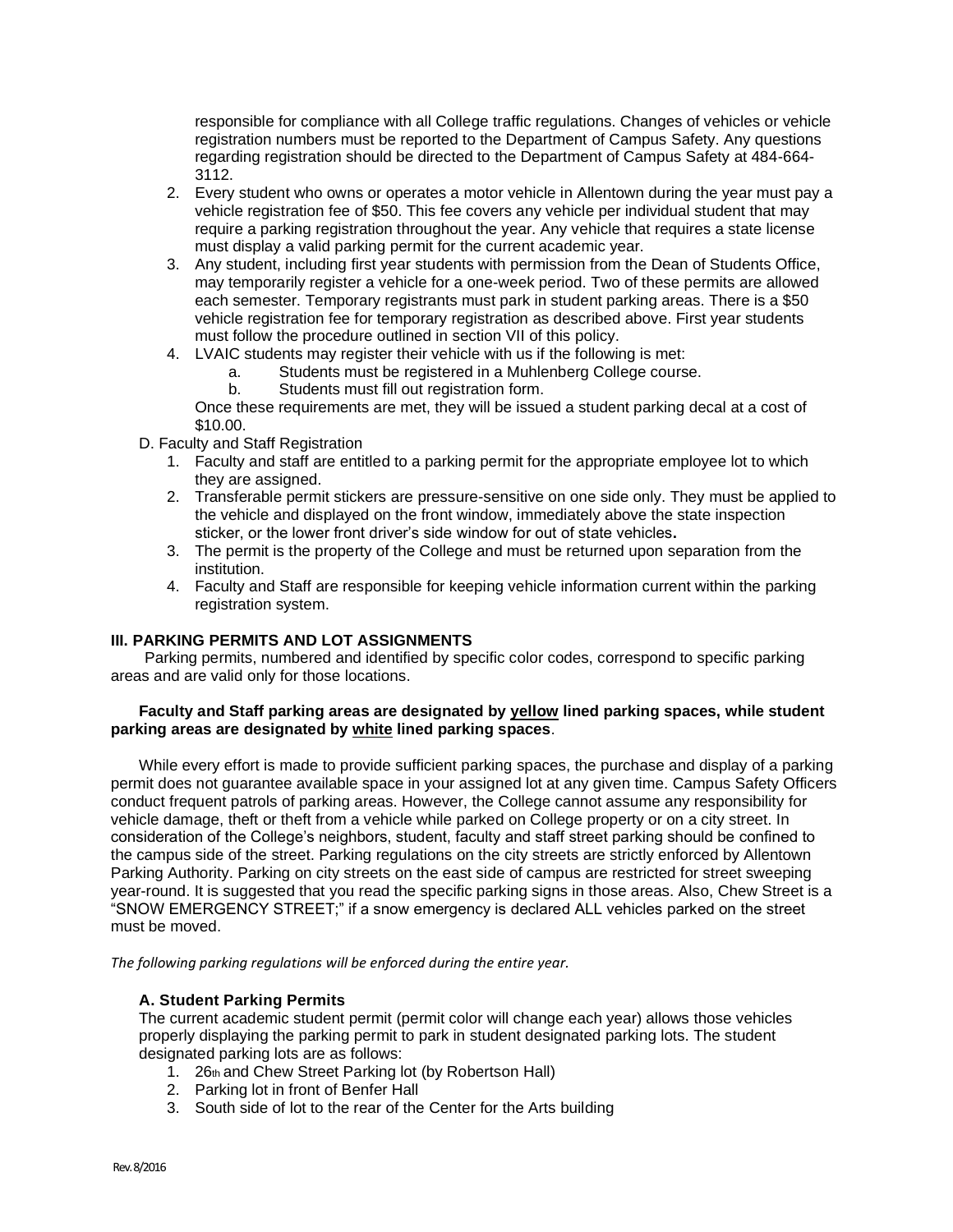- 4. Village Upper Parking Lot Village lower parking lot
- 5. Sorority parking lot
- 6. 23rd and Gordon Street Parking lot (**white lined spaces only**)
- 7. Martin Luther Parking lot
- 8. All lots and driveways connected to or associated with College MILE residential facilities not designated as "No Parking", with the exception of the lot at Berks and Liberty Streets which is designated as "Faculty/Staff Parking" (See restrictions below)

There are specific lots designated for Faculty, Staff and visitor parking. Vehicles displaying student decals are permitted to park in these lots between 5 PM and 7 AM, Monday through Friday and at all times on Saturday and Sunday unless otherwise designated. The Faculty/Staff designated parking lots are as follows:

- 1. Trexler parking lot (includes Trexler Library, Center for the Arts, and Trexler Pavilion)
- 2. Prosser Hall lot
- 3. Center for the Arts (CFA) rear lot north side facing the CFA
- 4. Back Drive Parking Lot rear of academic row
- 5. Back Drive Entrance Parking Lot north side of Brown and Walz Halls
- 6. 23rd and Gordon Street Parking lot (**Yellow lined spaces only**)
- 7. Leh Street Parking Includes Leh Street south of Chew St and spaces behind 2242 Chew St
- 8. Other parking areas considered to be overflow lots as designated by yellow lined parking spaces.

*Visitors (non-students) to the College are permitted to park on the Front Drive in front of the Academic and Administrative buildings.*

### **B. Commuting Students and Evening College Permits**

Commuting students and Evening College students are required to register their vehicles and display a parking decal. They will be assigned a student parking permit and are eligible to park in the areas as listed in Section III, A - Student Parking Permits.

## **C. Faculty and Staff Parking Permits**

Faculty and staff parking lot assignments are allocated in relation to the building where the employee's major function occurs. Lot allocations are based on data collected from vehicle registrants and primary work location. When registered with the Department of Campus Safety, each vehicle will be assigned a colored window decal that corresponds with the parking lot assigned. The color of the parking decals for faculty and staff assigned locations will change from year to year. Once determined, a list of these lot designations will be distributed to the Muhlenberg College Community via email.

#### **D. Handicapped Spaces and Permits**

Designated with the national handicapped parking sign, these spaces are reserved for use by students, faculty, staff and visitors who qualify for state issued license plate/placards which are displayed on the vehicle, and the vehicle is registered with the Office of Campus Safety. With the exception of visitors, between the hours of 7 AM and 5 PM, parking in handicapped parking spaces on college property also requires a valid parking permit for the designated parking area.

#### **E. Temporary Visitor Parking Permits**

Any visitor of the College may obtain a temporary vehicle registration. This temporary permit is issued through the Office of Campus Safety and is valid for the length of the visit. The Office of Admissions will directly issue temporary parking permits to visiting students and their families. The President's Office will directly issue temporary parking permits to visiting guests of the President.

#### **IV. HOURS OF REGULATIONS**

A. General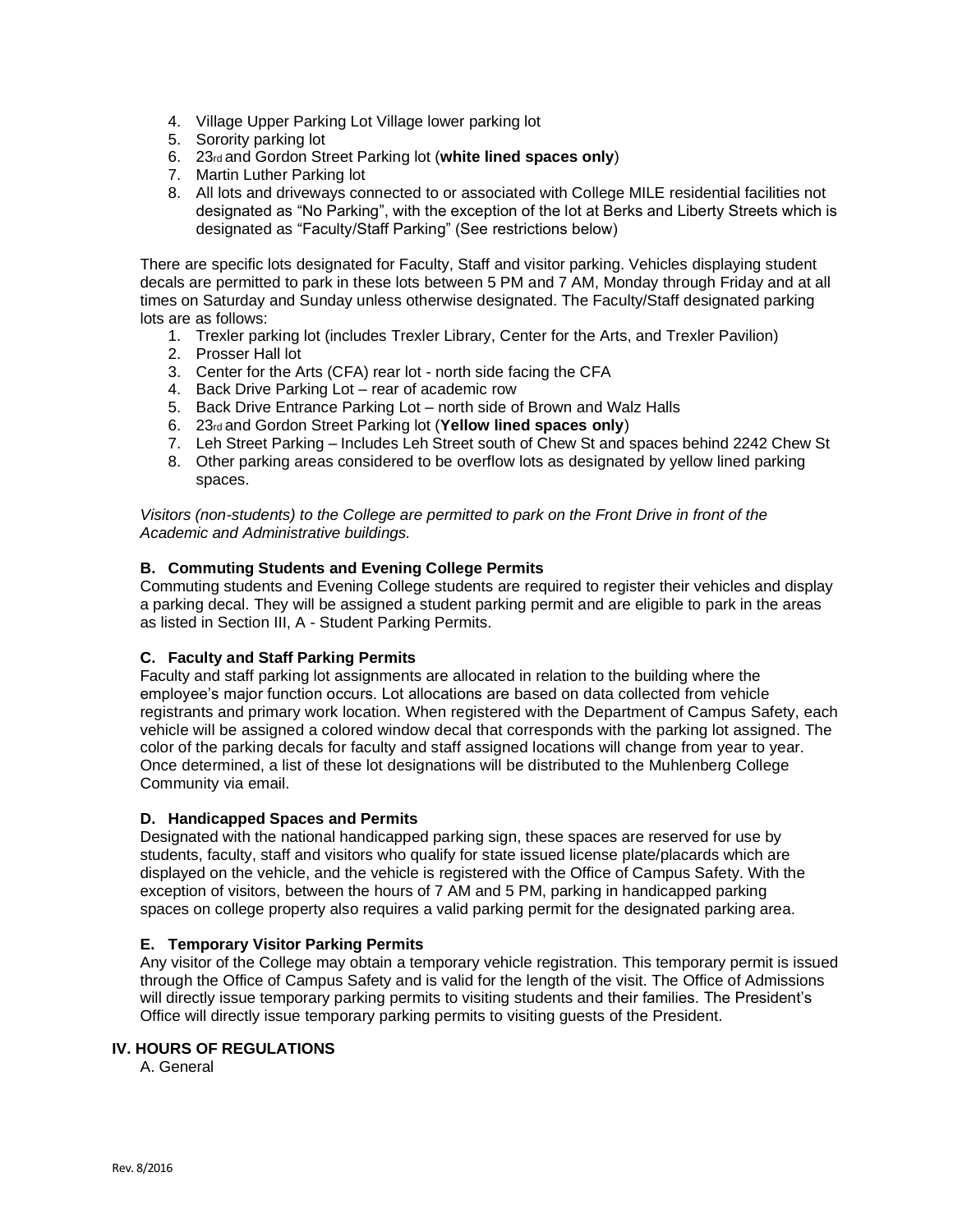These regulations are in effect continuously throughout the calendar year, including recesses and vacations. The use of other permit lots is restricted to valid permits designating such lots. Specific restrictions regarding parking and vehicular access to campus are as follows:

- 1. The use of student parking areas is restricted at ALL times to holders of valid student permits designating such lots.
- 2. Students required to enter restricted areas of the campus to make pick-ups or deliveries must secure prior authorization from the Department of Campus Safety.
- 3. The use of faculty and staff lots is restricted to valid permits holders in designated lots from 7:00 a.m. to 5:00 p.m. Monday through Friday. During hours not specified, these lots are available for use by any vehicle displaying a Muhlenberg College permit.
- 4. All "No Parking Zones" are in effect twenty-four hours a day and seven days a week, including holidays.
- 5. Student, faculty, and staff parking is not permitted on the front circle during the hours of 7:00 a.m. to 5:00 p.m. Monday through Friday. During this time the Front Circle area is reserved for visitors and guests only.

B. Emergencies and Special Situations

During emergencies and special situations, it may become necessary for the Department of Campus Safety to temporarily suspend or otherwise modify specific regulations found in these Rules and regulations or otherwise posted throughout campus. In such cases those actions will be communicated by signs or other markings, public announcement, or on-site supervision. Temporary regulations and restrictions will be enforced accordingly.

## **V. OPERATION OF MOTOR VEHICLES ON CAMPUS**

- A. Parking Rules
	- 1. Operation and/or parking of a motor vehicle on College property is restricted to those individuals who have properly registered their vehicles with the Department of Campus Safety and who display valid permits for a designated area. All other vehicles will be considered illegally operated and/or parked and will be subject to fines and sanctions specified in these Rules and Regulations
	- 2. Vehicles may be parked and/or operated on College property only in appropriate areas as marked by signs, street markings, the College map and other designations indicating that parking and/or operating of vehicles is permitted.
	- 3. Students required to enter restricted areas of the campus to make pickups or deliveries must secure prior authorization and approval from the Office of Campus Safety. Restricted areas are defined as fire lanes and faculty/staff/visitor parking areas. When authorized the parking in the restricted area shall be for no more than ten (10) minutes and the vehicle hazard lights must be operating during the time authorized.
	- 4. The following practices are specifically prohibited:
		- a. Double parking.
		- b. Parking on the left side of the street facing traffic.
		- c. Parking over a white line or yellow line or across a line indicating a parking space.
		- d. Parking on lawns, landscaped areas, sidewalks, or other areas not designated for parking.
		- e. Parking in front of a driveway, doorway, or steps, or in any manner such as to block traffic, parked vehicles or roadways or hinder the passage of pedestrians or vehicles.
		- f. Parking in an area which does not correspond to the displayed decal.
		- g. Parking in a handicapped space without having the right to do so.
		- h. Parking an unregistered vehicle on the Muhlenberg College campus.
		- i. First year students possessing or operating a vehicle on Muhlenberg College property or in the city of Allentown without permission of the Director of Campus Safety.
		- j. Parking a two wheeled vehicle other than a motorcycle, moped, or motor scooter in a parking space designated for motorcycle parking only.
		- k. Parking in fire lanes, loading zones, emergency areas, or areas marked as "no parking" zones. Fire lanes include the following: Back drive – behind Taylor Hall (from 26th Street to Commons Building), Martin Luther – north drive (from Life Sports Center to 23rd Street), East Hall – south drive (from Moyer Hall to 23rd Street), drive between Brown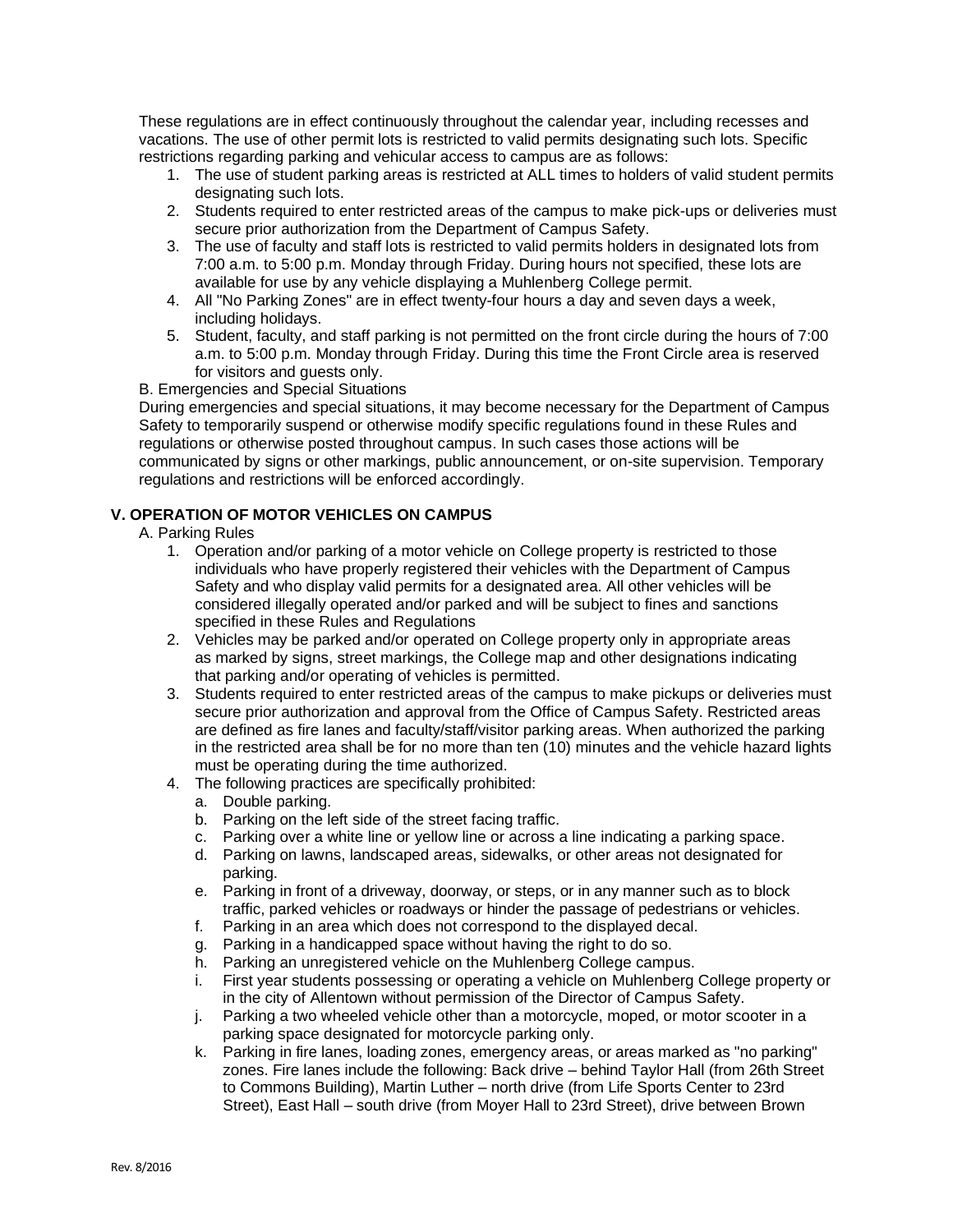and Walz Halls, the walkway through the Village, the entire drive to Benfer Hall including the east side, both drives leading to the Center for the Arts, the entire roadway between Robertson and South Halls, Fraternity drive and all driveways in the sorority areas. PARKING IS PROHIBITED IN THESE AREAS AT ALL TIMES.

l. Parking in areas not designated as a parking space with white or yellow lines.

- 5. It is the responsibility of the motor vehicle operator to find a legal parking space. Lack of space is not considered a valid excuse for violation of a parking regulation. Individuals attempting to park late at night are encouraged to find a legal space, as established by the parking rules and regulations, and contact the Department of Campus Safety for escorts from their car to their residence.
- 6. Tardiness for classes, appointments, etc., is not a valid excuse for violation of parking regulations.
- 7. Students are responsible for informing their visitors of approved parking areas. Students are accountable for parking violations and fines of visiting friends or relatives. If a vehicle is illegally parked, it may be towed at the owner's expense.
- 8. Disabled vehicles must be reported to the Office of Campus Safety immediately. Such vehicles must be attended to within 24 hours of disablement unless circumstances result in a time extension agreed upon by Campus Safety personnel.
- 9. Muhlenberg College has two electric vehicle charging stations located directly behind Brown Hall on back drive available for use by plug in electric charging vehicles only (faculty, staff, students and visitors). There is a four-hour maximum time limit when parked in these spaces and instructions for their use can found on the charging kiosk. NOTE: Vehicles must be moved when charging is complete or when the four-hour maximum time limit is reached. If your vehicle remains in the charging space beyond this allotted time you are subject to receiving a parking violation regardless of permit status.

## **VI. FINES**

| А. | General                                |                    |
|----|----------------------------------------|--------------------|
|    | <b>Offense</b>                         | <b>Fine Amount</b> |
|    | No permit                              | \$50.00            |
|    | No permit/Illegally parked             | \$75.00            |
|    | <b>Illegal Parking/No Parking Zone</b> | \$20.00            |
|    | <b>Parked in Fire Lane</b>             | \$75.00            |
|    | <b>Handicap Space</b>                  | \$75.00            |
|    | <b>Fraudulent Use of Permit</b>        | \$50.00            |
|    | <b>Disregarding Instructions</b>       | \$20.00            |
|    | <b>Improper Display of Permit</b>      | \$15.00            |
|    | <b>Theft of Services</b>               | \$75.00            |
|    | <b>Boot Installation/Removal</b>       | \$100.00           |
|    | (2 or more accumulated tickets)        |                    |
|    |                                        |                    |

#### *Vehicles May Be Towed At Owners Expense – Cost Determined by Towing Service.*

- 1. Tickets are payable at the cashier window in the basement of the Haas College Center during window hours of operation.
- 2. Fees of all violations, regardless of how many tickets have been issued to the same vehicle, are in accordance with the above fine accrual schedule.
- 3. A citation notice may include all offenses that are in violation at the time of issuance. In the event of multiple violations, the cost of each violation indicated on the violation notice, as established above, will apply to the ticket. Failure to pay fines within the first 30 days of issue will result in the accumulation of the fines based on the above-mentioned accrual schedule.
- B. Further Sanctions In addition to the assessed fines, certain parking violations may be forwarded to the Dean of Students Office for appropriate disciplinary action.
- C. Removal of Vehicles or Immobilization of Vehicles at Owners' & Operators' Expense The below conditions may result in vehicle immobilization or towing. Immobilization usually occurs when encountering unregistered vehicles with multiple violations. When possible, the Department of Campus Safety will make every effort to contact the owner of vehicle prior to towing. Emergency situations may result in swift vehicle removal prior to owner notification.
	- 1. The vehicle appears to be abandoned.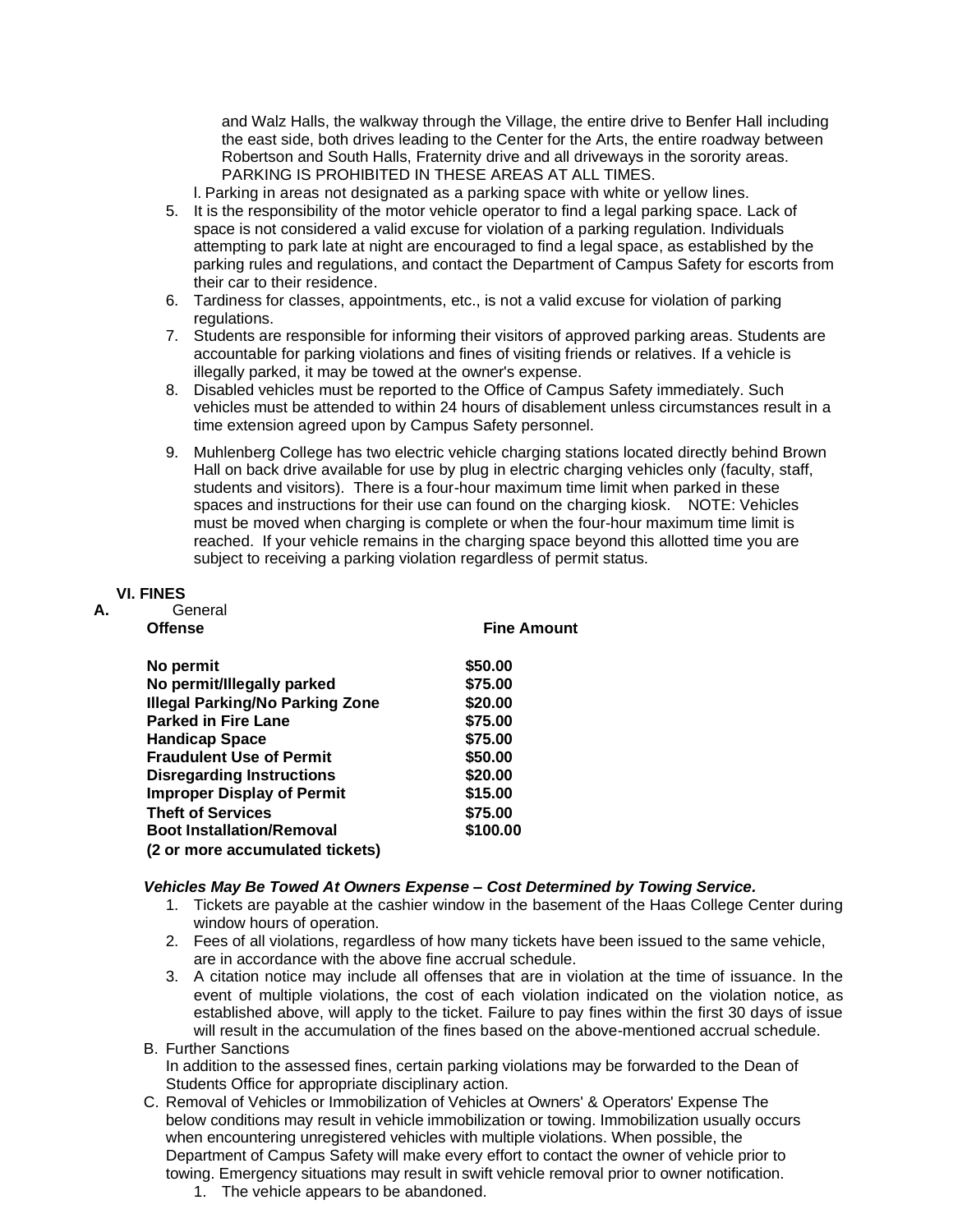2. The vehicle is parked in such a manner as to create a hazard to other traffic or obstructing a road, service drive, loading zone, hydrant, fire lane or parking area.

Rev. 8/2016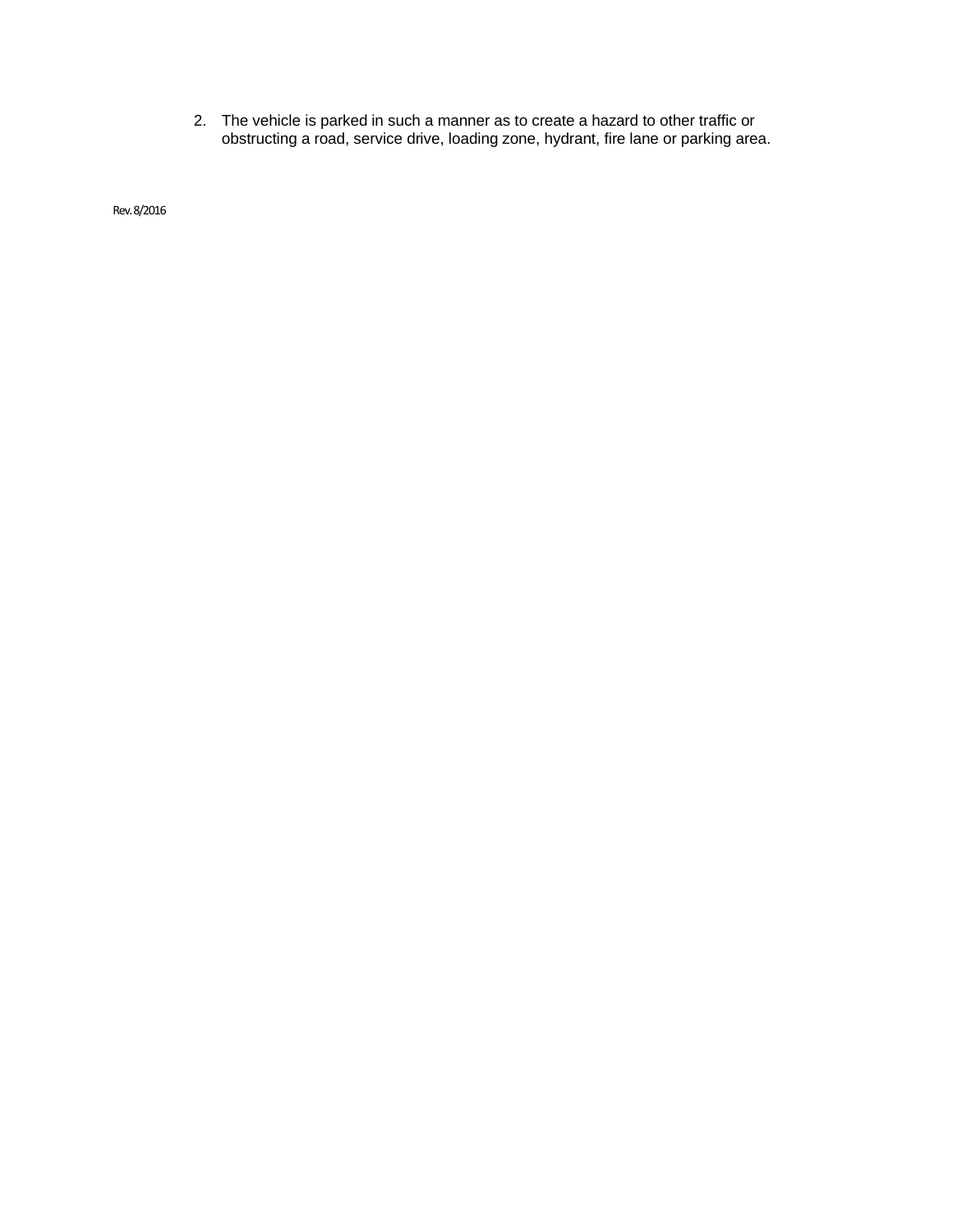- 3. The vehicle is illegally parked in an area designated as a towing zone.
- 4. The operator or visitor operator has had repeated traffic violations (2 or more) and ignores warnings not to operate / register a vehicle on College property.
- 5. The vehicle is double-parked.
- 6. All vehicles issued a parking violation for being unregistered must register said vehicle with the Department of Campus Safety. Failure to do so will result in a boot / immobilization device for second and subsequent violations to the same vehicle.
- 7. The vehicle is parked on a lawn, landscaped area, sidewalk, or other area not set aside for parking.
- 8. The vehicle is parked in violation of lot signs which limit the parking to specific decals and indicates that violators will be towed.
- 9. The operator has removed a decal from another vehicle or is using a decal on the vehicle, which has been removed from another vehicle.
- 10. A vehicle not displaying a handicapped parking permit is parked in an area designated "for handicapped only".
- 11. Muhlenberg College is not responsible for theft or damage to vehicle when removed (towed) from College property. The towing company sets all fees (towing and storage) associated with towing. A towed vehicle will only be released to the registered owner and only after the matter resulting in the vehicle being towed is resolved (i.e. payment of all outstanding fine/fees).

### **D**. Fees for Related Damages

The College reserves the right to charge the operator additional fees based on the cost of repair to any lawn, landscaped area or sidewalk damage caused by operation of or parking of any motor vehicle in violation of the parking rules and regulations.

- E. Payment of Charges
	- 1. All violation charges shall become effective on the day issued and are payable within five days of the date of issuance. Payment may be made via the online payment option in the Parking Registration web site, or in person by cash or check at the Controller's Office in the College Center. Checks should be made payable to Muhlenberg College.
	- 2. Students and employees may be held responsible for any vehicle operated on campus by any member of his/her family or by any other relative, by any guest, as well as any other vehicle operated on the campus with his/her consent. It is the responsibility of all employees and students to inform the members of their families, other relatives, guests and others of existing rules and regulations.
	- 3. All student violation charges (and/or expenses incurred by the College for towing) will be charged against the respective student's College account at the Controller's Office. An invoice will be sent to the student's billing address. Failure to pay will constitute grounds for the withholding of transcripts, diplomas, and/or denial of registration.
	- 4. All administrative costs will be added to the original fine.
- F. Appeals
	- 1. Any person receiving a notice of a violation has the right to appeal within a 48-hour period from the day of issuance. Appeals should be completed online by going to the Parking Appeal link found on the Campus Safety web site. Parking appeals am also be made in writing to the Department of Campus Safety. Parking Appeal forms are available in the Campus Safety Dispatch area.
	- 2. The decision of the appeal review is final and is binding upon both the appellant and the College.
	- 3.

## **VII. FIRST-YEAR STUDENTS SPECIAL PERMISSION FOR VEHICLE**

First-year students may not have a vehicle on campus unless they have requested and received (in writing) permission from the Dean of Students Office after providing just cause. This permission may be revoked if the student receives three or more tickets (whether paid or unpaid). If permission is revoked the vehicle must be removed from Muhlenberg College property and removed from the City of Allentown. Violations of this type will be documented and reviewed by the Dean of Students office.

1. First-year students bringing a vehicle to the City of Allentown or to campus without special permission will be fined \$150.00 for first offense, \$225.00 and loss of housing lottery privileges for